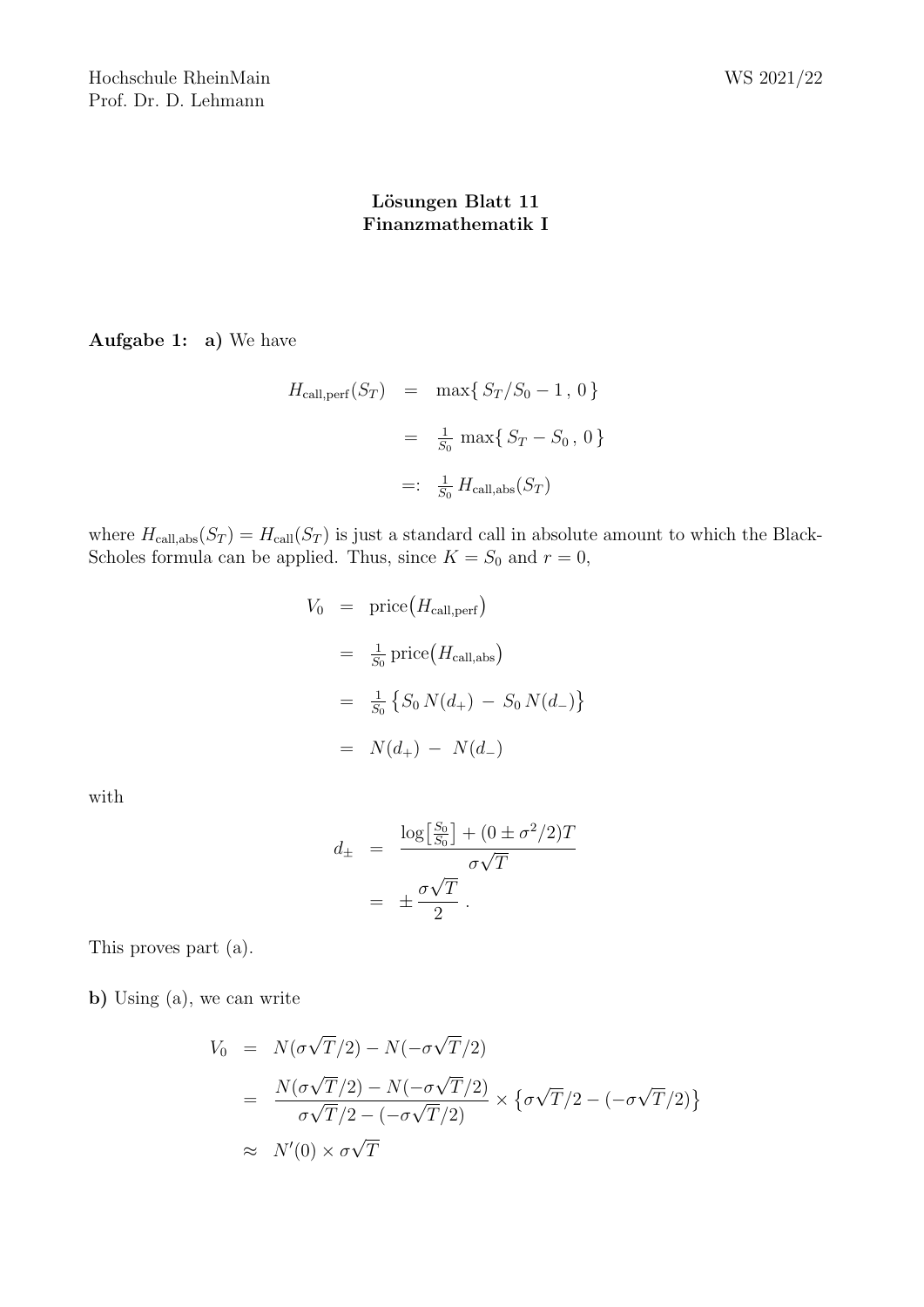Since

$$
N(x) = \int_{-\infty}^{x} e^{-\frac{y^2}{2}} \frac{dy}{\sqrt{2\pi}}
$$

we have

$$
N'(x) = e^{-\frac{x^2}{2}} \frac{1}{\sqrt{2\pi}}
$$

and we obtain

$$
V_0 \approx \frac{1}{\sqrt{2\pi}} e^{-\frac{0^2}{2}} \times \sigma \sqrt{T}
$$

$$
= \frac{1}{\sqrt{2\pi}} \times \sigma \sqrt{T}
$$

$$
= 0.398942.. \times \sigma \sqrt{T}
$$

$$
\approx 0.4 \times \sigma \sqrt{T}.
$$

Aufgabe 2: a) Wir haben

$$
V_{t} = e^{-r(T-t)} \int_{\mathbb{R}} H(S_{t} e^{\sigma \sqrt{T-t} x + (r - \frac{\sigma^{2}}{2})(T-t)}) e^{-\frac{x^{2}}{2}} \frac{dx}{\sqrt{2\pi}}
$$
  
\n
$$
= e^{-r(T-t)} \int_{\mathbb{R}} \left( \frac{S_{t} e^{\sigma \sqrt{T-t} x + (r - \frac{\sigma^{2}}{2})(T-t)}}{S_{0}} \right)^{\alpha} e^{-\frac{x^{2}}{2}} \frac{dx}{\sqrt{2\pi}}
$$
  
\n
$$
= e^{-r(T-t)} \left( \frac{S_{t} e^{(r - \frac{\sigma^{2}}{2})(T-t)}}{S_{0}} \right)^{\alpha} \int_{\mathbb{R}} e^{\alpha \sigma \sqrt{T-t} x} e^{-\frac{x^{2}}{2}} \frac{dx}{\sqrt{2\pi}}
$$
  
\n
$$
= e^{(\alpha - 1)r(T-t)} e^{-\alpha \frac{\sigma^{2}}{2}(T-t)} \left( \frac{S_{t}}{S_{0}} \right)^{\alpha} \int_{\mathbb{R}} e^{\alpha \sigma \sqrt{T-t} x} e^{-\frac{x^{2}}{2}} e^{-\frac{\alpha^{2} \sigma^{2}(T-t)}{2}} \frac{dx}{\sqrt{2\pi}} e^{+\frac{\alpha^{2} \sigma^{2}(T-t)}{2}}
$$
  
\n
$$
= e^{(\alpha - 1)r(T-t)} e^{-\alpha \frac{\sigma^{2}}{2}(T-t)} e^{+\frac{\alpha^{2} \sigma^{2}(T-t)}{2}} \left( \frac{S_{t}}{S_{0}} \right)^{\alpha} \int_{\mathbb{R}} e^{-\frac{(x - \alpha \sigma \sqrt{T-t})^{2}}{2}} \frac{dx}{\sqrt{2\pi}}
$$
  
\n
$$
= e^{(\alpha - 1)r(T-t)} e^{\frac{(\alpha^{2} - \alpha)\sigma^{2}(T-t)}{2}} \left( \frac{S_{t}}{S_{0}} \right)^{\alpha}
$$

b) Mit dem Resultat aus Teil (a) ergibt sich mit  $V_t = V(S_t, t)$ 

$$
\frac{\partial V}{\partial S_t} \;\;=\;\; \frac{\alpha}{S_t} \; V
$$

und

$$
\frac{\partial^2 V}{\partial S_t^2} = \frac{\partial}{\partial S_t} \left( \frac{\alpha}{S_t} V \right) = -\frac{\alpha}{S_t^2} V + \frac{\alpha}{S_t} \frac{\alpha}{S_t} V
$$

Also,

$$
S_t \frac{\partial V}{\partial S_t} = \alpha V
$$
  

$$
S_t^2 \frac{\partial^2 V}{\partial S_t^2} = -\alpha V + \alpha^2 V
$$